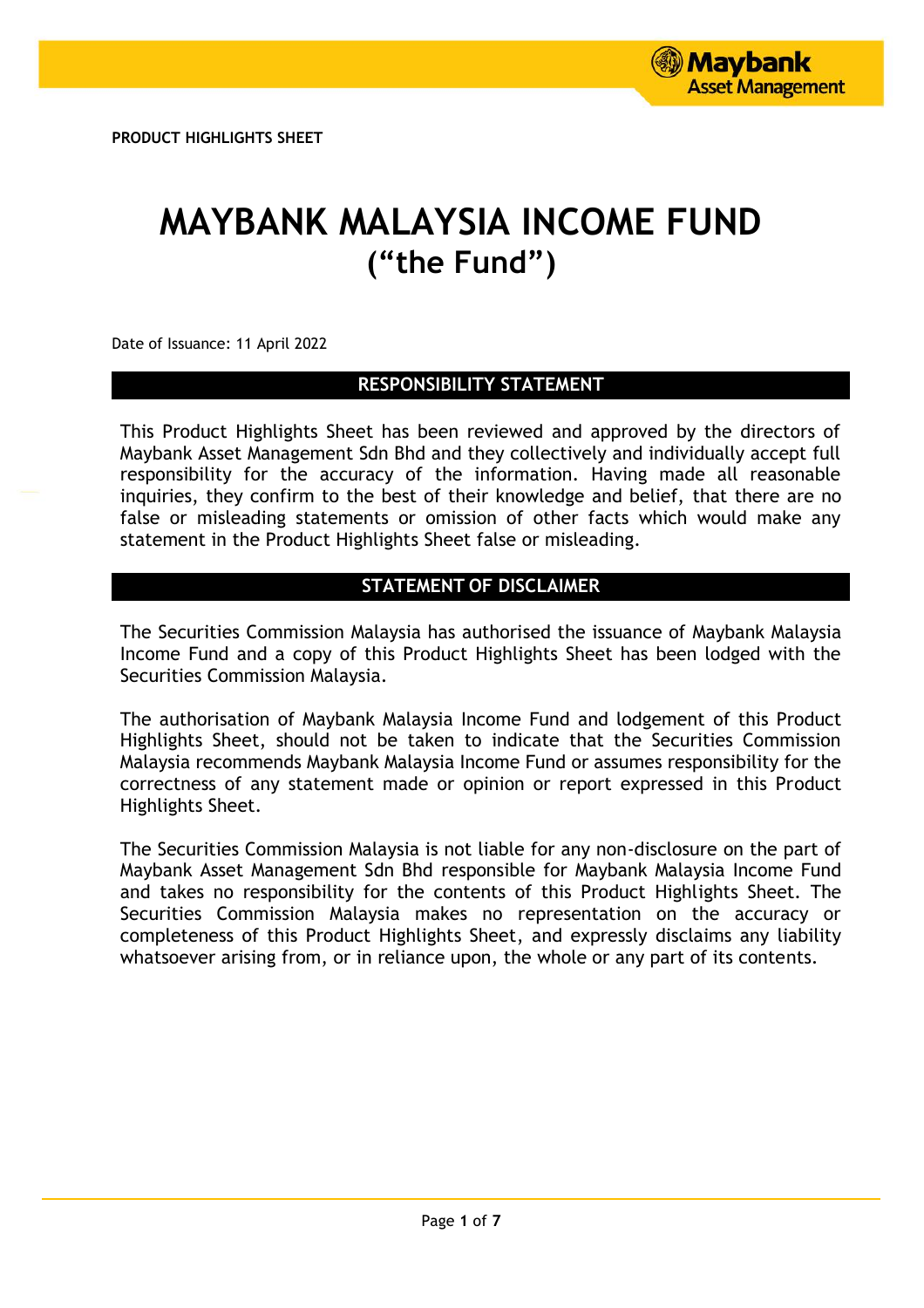**This Product Highlights Sheet only highlights the key features and risks of Maybank Malaysia Income Fund. Investors are advised to request, read and understand the disclosure documents before deciding to invest.**

#### **1. What is Maybank Malaysia Income Fund?**

Maybank Malaysia Income Fund ("MMIF") is Maybank Asset Management Sdn Bhd's bond fund. The Fund aims to maximise returns over the medium term\*, and while at the same time offering stability of capital and regular consistent income.

*\*Medium term means a period between 3 to 5 years.*

#### **2. Fund Suitability**

The Fund is suitable for investors who:

- seek a medium term investment with regular consistent income; and
- seek investments with potential for moderate capital growth.

#### **3. Investment Objective**

The Fund aims to maximise returns over the medium term, and while at the same time offering stability of capital and regular consistent income.

#### **4. Key Product Features**

| <b>Fund Type</b>                | Income.                                                                                                                                                                                                                                                                                                                                                                                                                                                             |
|---------------------------------|---------------------------------------------------------------------------------------------------------------------------------------------------------------------------------------------------------------------------------------------------------------------------------------------------------------------------------------------------------------------------------------------------------------------------------------------------------------------|
| <b>Fund Category</b>            | Bond fund.                                                                                                                                                                                                                                                                                                                                                                                                                                                          |
| Performance<br><b>Benchmark</b> | Maybank 12-month fixed deposit rate<br>Information on Maybank 12-month fixed deposit rate can be obtained from<br>www.maybank2u.com.my.<br>The risk profile of the Fund is different from the risk profile of the benchmark.                                                                                                                                                                                                                                        |
| <b>Investment Strategy</b>      | The Fund invests in fixed income securities and money market instruments to<br>meet its investment objective of providing a steady stream of income and<br>potential long term capital gains. Investments in fixed income securities<br>comprise of corporate bonds with a minimum short term credit rating of P2<br>or long term credit rating of A3 by RAM Rating Services Berhad ("RAM") or<br>equivalent rating by other rating agencies, and government bonds. |
|                                 | *Long term means a period of more than 5 years.<br>Note: Please refer to section 3.6 in the master prospectus (conventional<br>funds) for further details.                                                                                                                                                                                                                                                                                                          |
| <b>Launch Date</b>              | 19 June 1996.                                                                                                                                                                                                                                                                                                                                                                                                                                                       |
| Manager                         | Maybank Asset Management Sdn Bhd.                                                                                                                                                                                                                                                                                                                                                                                                                                   |
| <b>Management Fee</b>           | Up to 1.50% of the Net Asset Value ("NAV"), calculated and accrued on a<br>daily basis.                                                                                                                                                                                                                                                                                                                                                                             |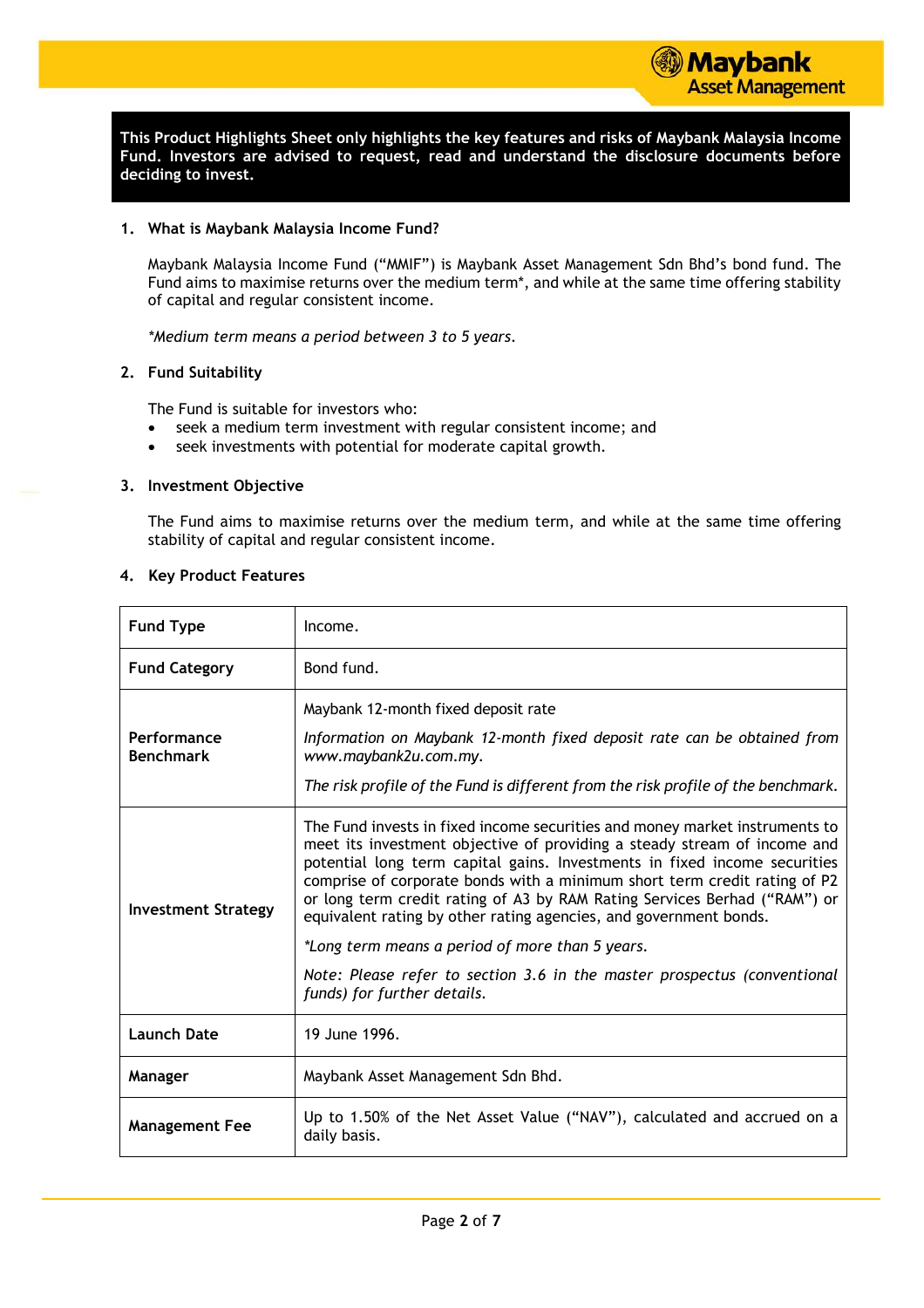

| <b>Sales Charge</b>                     | Up to 2.0% of the NAV per unit.<br>Note: The sales charge for the Fund is negotiable, subject to the discretion of the<br>Manager.                                                                                                                                                                                                                                                                   |                                    |                                |                                                                                |  |
|-----------------------------------------|------------------------------------------------------------------------------------------------------------------------------------------------------------------------------------------------------------------------------------------------------------------------------------------------------------------------------------------------------------------------------------------------------|------------------------------------|--------------------------------|--------------------------------------------------------------------------------|--|
| <b>Repurchase Charge</b>                | Nil.                                                                                                                                                                                                                                                                                                                                                                                                 |                                    |                                |                                                                                |  |
|                                         | <b>Equity</b>                                                                                                                                                                                                                                                                                                                                                                                        | Sukuk/Bond/<br><b>Fixed Income</b> | <b>Balanced</b>                | <b>Money Market</b>                                                            |  |
|                                         | Up to $4.5%$ of<br>amount switched                                                                                                                                                                                                                                                                                                                                                                   | MYR25 per<br>transaction           | Up to 3% of<br>amount switched | Nil                                                                            |  |
| <b>Switching Charge</b>                 | Notes:<br>The above is applicable for all switching transactions except where, other than<br>(i)<br>for switching transactions into a money market fund, the sales charge of the<br>fund to be switched into is equal or lower than the sales charge of the Fund, in<br>which case the switching charge shall be RM25 only.<br>The Manager reserves the right to waive the switching charge.<br>(ii) |                                    |                                |                                                                                |  |
| <b>Transfer Charge</b>                  | MYR25 per transfer.<br>Note: The Manager reserves the right to waive the transfer charge.                                                                                                                                                                                                                                                                                                            |                                    |                                |                                                                                |  |
| <b>Trustee</b>                          | Universal Trustee (Malaysia) Berhad.                                                                                                                                                                                                                                                                                                                                                                 |                                    |                                |                                                                                |  |
| <b>Trustee Fee</b>                      | 0.035%, up to a maximum NAV of MYR100 million and thereafter at a rate of<br>0.01% per annum.                                                                                                                                                                                                                                                                                                        |                                    |                                |                                                                                |  |
| <b>Minimum Initial</b><br>Investment    | MYR1,000 or such other lower amount as determined by the Manager from<br>time to time.                                                                                                                                                                                                                                                                                                               |                                    |                                |                                                                                |  |
| <b>Minimum Additional</b><br>Investment | MYR100 or such other lower amount as determined by the Manager from time<br>to time.                                                                                                                                                                                                                                                                                                                 |                                    |                                |                                                                                |  |
| <b>Minimum Holdings</b>                 | 100 units or such other lower amount as determined by the Manager from<br>time to time.                                                                                                                                                                                                                                                                                                              |                                    |                                |                                                                                |  |
| <b>Distribution Policy</b>              | Income distribution (if any) is declared at the end of the financial year of the<br>Fund or for any specified period at the Manager's discretion, subject to<br>Trustee's approval.                                                                                                                                                                                                                  |                                    |                                |                                                                                |  |
|                                         |                                                                                                                                                                                                                                                                                                                                                                                                      |                                    |                                | Distribution will be made from realised income and realised gains of the Fund. |  |

**YOU SHOULD NOT MAKE PAYMENT IN CASH TO A UNIT TRUST CONSULTANT OR ISSUE A CHEQUE IN THE NAME OF A UNIT TRUST CONSULTANT.**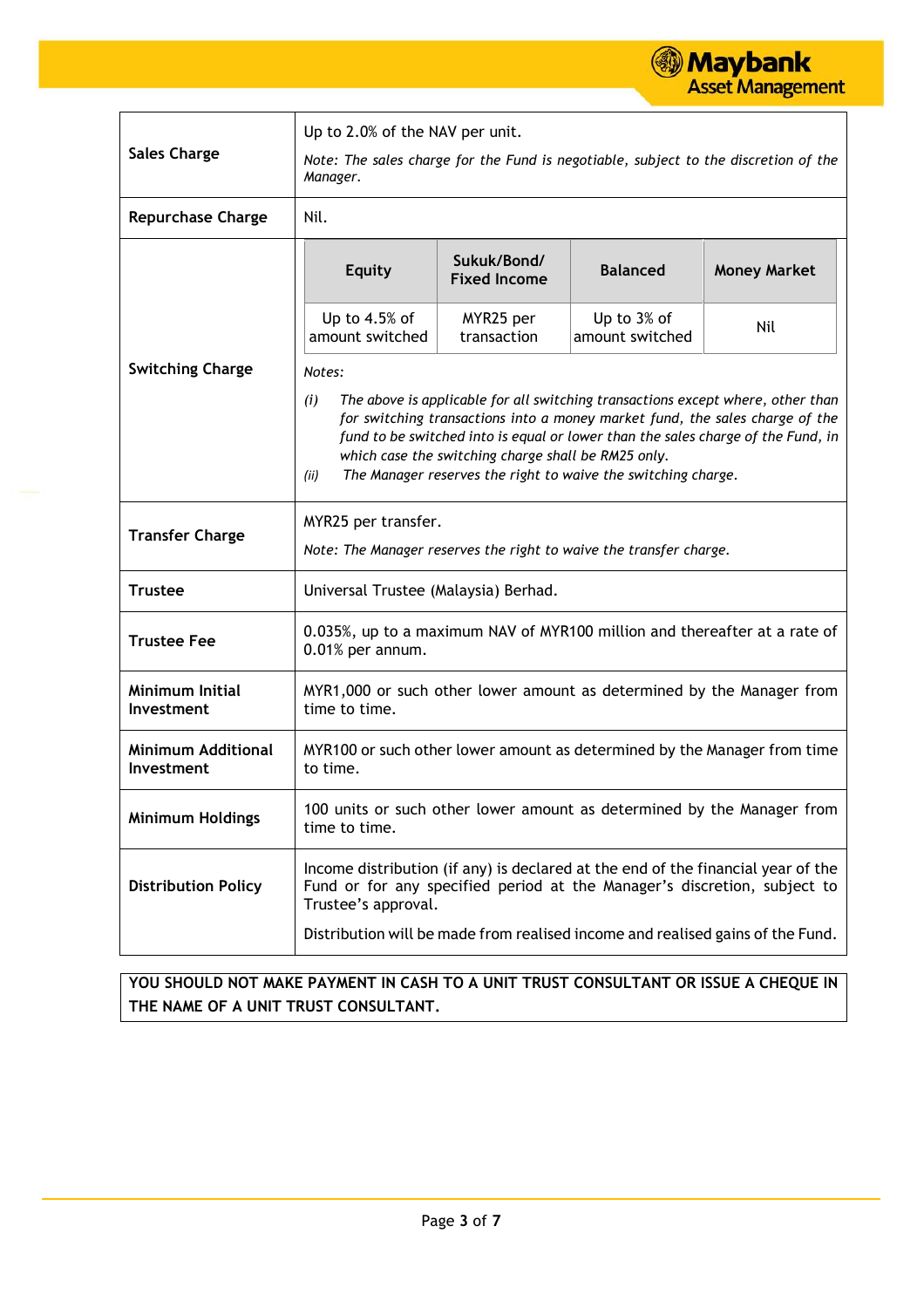## **5. Asset Allocation**

| <b>Asset Type</b>       | Range                                      |
|-------------------------|--------------------------------------------|
| Fixed income securities | Minimum 70%, maximum 98% of the Fund's NAV |
| Liquid assets           | Maximum 30% of the Fund's NAV              |

#### **6. Key Risks**

#### **Specific Risks of the Fund**

#### Credit and default risk

Credit risk relates to the creditworthiness of the issuers of the fixed income securities and their expected ability to make timely payment of interest and/or principal. Any adverse situations faced by the issuer may impact the value as well as liquidity of the fixed income securities. In the case of rated fixed income securities, this may lead to a credit downgrade. Default risk relates to the risk that an issuer of fixed income securities either defaulting on payments or failing to make payments in a timely manner which will in turn adversely affect the value of the fixed income securities. This could adversely affect the value of the Fund.

The risk is mitigated by investing in fixed income securities with credit ratings of at least A3 or P2 by RAM or equivalent rating by other rating agencies, or investments that are bank or government guaranteed or secured against assets. The risk is further mitigated through careful selection of fixed income securities through analysis of its fundamental background, portfolio diversification across a number of sectors and industries, as well as site visits. In the absence of a credit rating, the credit rating of the issuer issuing the fixed income securities will be used instead.

#### Interest rate risk

Interest rate risk refers to the impact of interest rate changes on the valuation of fixed income securities. When interest rates rise, fixed income securities' prices generally decline and this may lower the market value of the Fund's investment in fixed income securities. The reverse may apply when interest rates fall.

To mitigate the interest rate exposure of the Fund, the Manager will manage the duration of the portfolio via shorter or longer tenured assets depending on the Manager's view of the future interest rate trend based on its continuous fundamental research and analysis.

*Investors are reminded that the risks listed above may not be exhaustive and if necessary, they should consult their adviser(s), e.g. bankers, lawyers, stockbrokers or independent professional advisers for a better understanding of the risks.*

*For more details, please refer to section 3.8 in the master prospectus (conventional funds) for the general and specific risks of investing in the Fund.*

*Note: If your investments are made through an institutional unit trust scheme adviser ("Distributor") which adopts the nominee system of ownership, you would not be deemed to be a unit holder under the deed and as a result, your rights as an investor may be limited. Accordingly, the Manager will only recognize the Distributor as a unit holder of the Fund and the Distributor shall be entitled to all the rights conferred to it under the deed.*

#### **7. Valuation of Investment**

The Fund is valued once at the end of every business day. The daily price of the Fund for a particular business day will be published on the next day.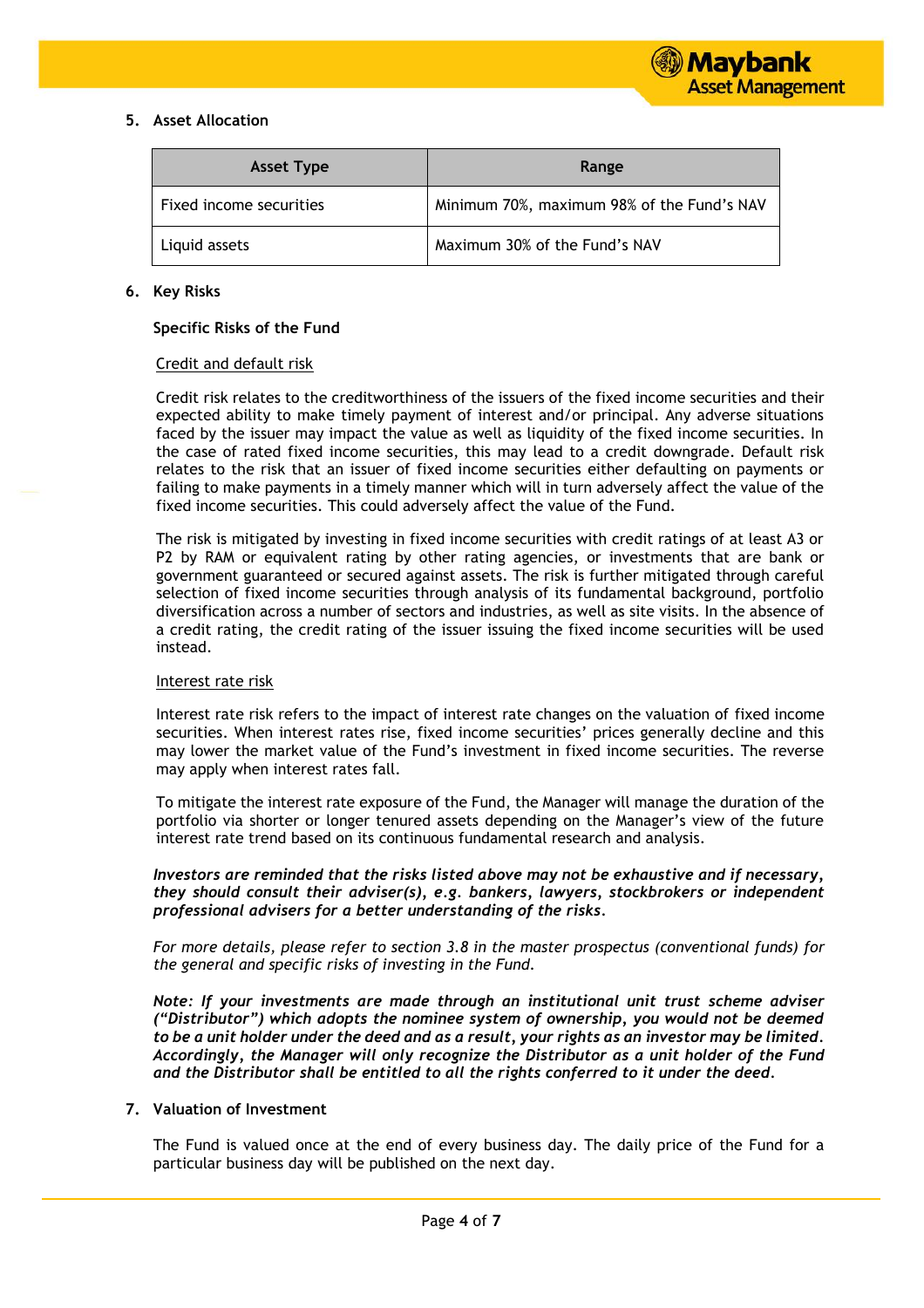Investors will be able to obtain the unit price of the Fund from [www.maybank-am.com.](http://www.maybank-am.com/)my. Alternatively, the Manager's client servicing personnel can be contacted at 03-2297 7888.

## **8. Exiting from Investment**

|                                   | The cut-off time for repurchase of units shall be at<br>4.00 p.m. on a business day.                                                                                                                                       |
|-----------------------------------|----------------------------------------------------------------------------------------------------------------------------------------------------------------------------------------------------------------------------|
| Submission of Repurchase Request  | Note: The Manager's distributors may have an earlier cut-off<br>time for receiving applications in respect of any dealing in<br>units. Please check with the respective distributors for their<br>respective cut-off time. |
| Payment of Repurchase Proceeds    | Repurchase proceeds will be paid out within ten (10) days<br>from the date the repurchase request is received by the<br>Manager.                                                                                           |
| Remittance of Repurchase Proceeds | The Manager shall remit the repurchase proceeds to the<br>account held in the name of the unit holder(s).                                                                                                                  |

## **9. Fund Performance**

## **Average total return of MMIF for the financial year ended 30 June**

|               | 1- Year | 3- Year | 5- Year | 10-Year |
|---------------|---------|---------|---------|---------|
| MMIF $(\%)$   | 1.65    | 4.61    | 4.10    | 7.73    |
| Benchmark (%) | 1.85    | 2.67    | 2.86    | 3.04    |

*The average total return of the Fund is based on the following calculation:*

Performance return = NAV t - NAV t-1 NAV t-1 Annualised performance return = (1+performance return)^ $\left(\frac{\text{number of period per year}}{\text{total no.of periods}}\right)$  - 1 *NAV t refers to NAV at the end of the period. NAV t-1 refers to NAV at the beginning of the period.*

## **Annual total return for the financial years ended 30 June**

|                                                                                                                                                                                                                                                                                                                                                                                          | 2021 | 2020 |                                   |  | $\vert$ 2019 2018 2017 2016 2015 2014 2013                       |                      | 2012 |
|------------------------------------------------------------------------------------------------------------------------------------------------------------------------------------------------------------------------------------------------------------------------------------------------------------------------------------------------------------------------------------------|------|------|-----------------------------------|--|------------------------------------------------------------------|----------------------|------|
| MMIF(%)                                                                                                                                                                                                                                                                                                                                                                                  |      |      |                                   |  | $1.65$   6.15   6.10   3.13   3.59   4.63   11.83   8.99   25.55 |                      | 7.43 |
| $\begin{array}{ l l } \hline \text{Benchmark} \ (\%) \hline \end{array} \begin{array}{ l } \hline \end{array} \begin{array}{ l } \hline \end{array} \begin{array}{ l } \hline \end{array} \begin{array}{ l } \hline \end{array} \begin{array}{ l } \hline \end{array} \begin{array}{ l } \hline \end{array} \begin{array}{ l } \hline \end{array} \begin{array}{ l } \hline \end{array}$ |      | 2.84 | $3.32$   $3.20$   $3.09$   $3.34$ |  |                                                                  | $3.31$   3.18   3.15 |      |

*The total return of the Fund is based on the following calculation:*

| Capital return $=$ |     | NAV per unit at the end of the period<br>NAV per unit at the beginning of the period | -1 |
|--------------------|-----|--------------------------------------------------------------------------------------|----|
| $l$ hcome return = |     | Income distribution per unit<br>NAV per unit on ex-date                              |    |
| Total return       | $=$ | $(1 +$ Capital return) x $(1 +$ Income return) - 1                                   |    |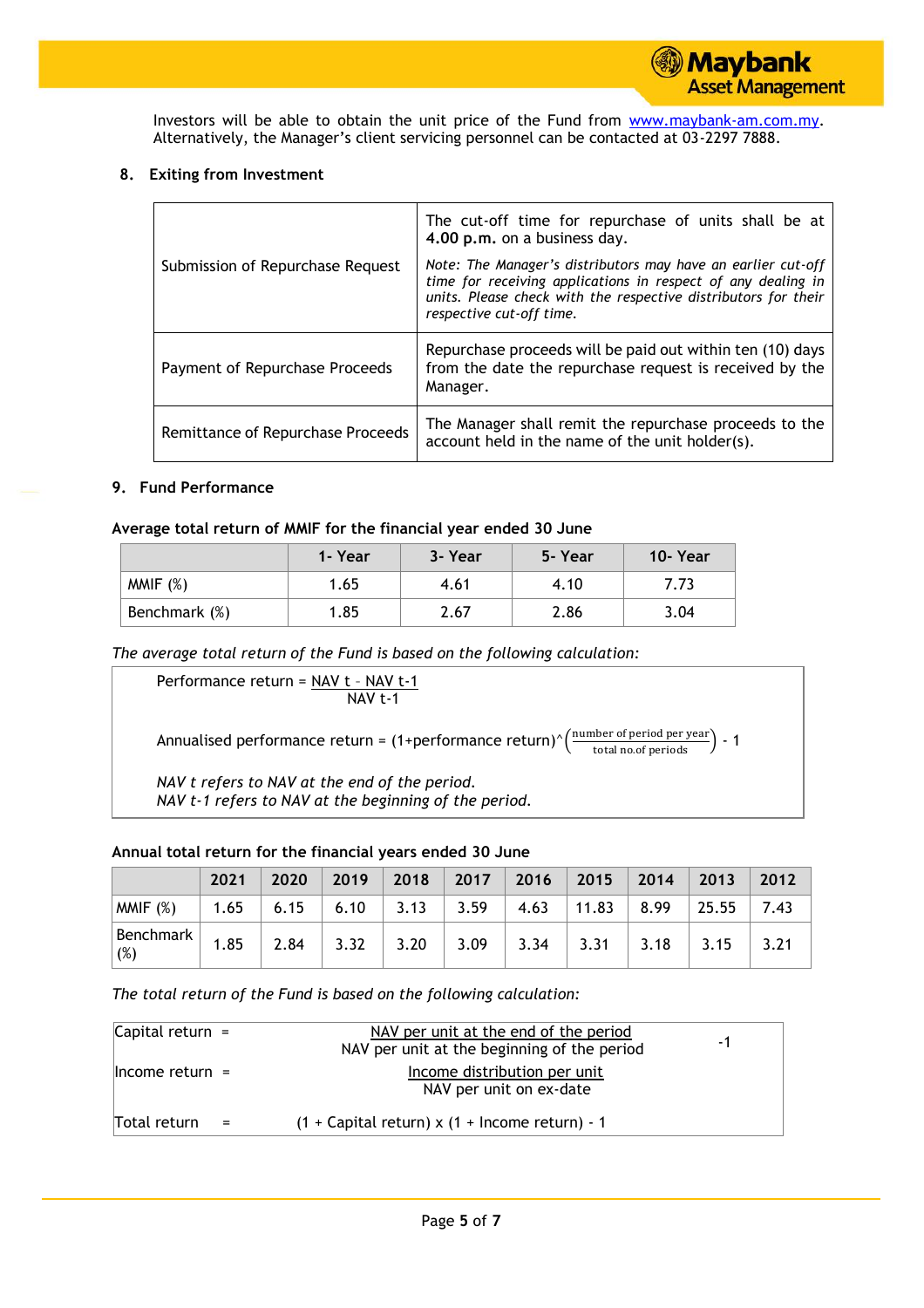

#### **1-Year Fund performance review**

The Fund registered a total return of 1.65% against its benchmark's return of 1.85%, thus underperformed the benchmark by 0.20%.

*The benchmark was changed on 17 September 2017 from the 12-month fixed deposit rate of commercial banks to the current benchmark to better reflect the Fund's asset allocation and investment strategy. Prior to 17 November 2008, the benchmark was 50% of the Kuala Lumpur Composite Index, 40% of the 5-year MGS and 10% of the 3-month KLIBOR.*

#### **Portfolio Turnover Ratio (PTR) as at 30 June**

|             | 2021    | 2020 | 2019 |
|-------------|---------|------|------|
| PTR (times) | $0.51*$ | 0.68 | 0.37 |

*\* The PTR is lower than the previous financial year due to decrease in trading activities during the period under review.*

#### **Distribution as at 30 June**

|                                   | 2021 | 2020 | 2019 |
|-----------------------------------|------|------|------|
| Gross distribution per unit (sen) | 2.24 | 3.00 | 3.00 |
| Net distribution per unit (sen)   | 2.24 | 3.00 | 3.00 |

*Distribution was in the form of reinvestment.*

## **PAST PERFORMANCE OF THE FUND IS NOT AN INDICATION OF ITS FUTURE PERFORMANCE**

#### **10. Contact Information**

*I. For internal dispute resolution, you may contact:*

#### *Clients Servicing Personnel*

| Tel     | $: 03 - 22977888$         |
|---------|---------------------------|
| Fax     | $: 03 - 27150071$         |
| Email   | : $m$ amcs@maybank.com.my |
| Website | : www.maybank-am.com      |

- *II. If you are dissatisfied with the outcome of the internal dispute resolution process, please refer your dispute to the Securities Industry Dispute Resolution Center (SIDREC):*
	- *a. via phone to : 03-2282 2280*
	- *b. via fax to : 03-2282 3855*
	-
	- *c. via email to : [info@sidrec.com.my](mailto:info@sidrec.com.my) d. via letter to : Securities Industry Dispute Resolution Center (SIDREC) Unit A-9-1, Level 9, Tower A Menara UOA Bangsar No. 5, Jalan Bangsar Utama 1 59000 Kuala Lumpur*
- *III. You can also direct your complaint to the Securities Commission Malaysia (SC) even if you have initiated a dispute resolution process with SIDREC. To make a complaint, please contact the SC's Consumer & Investor Office:*
	- *a. via phone to : 03-6204 8999*
	- *b. via fax to : 03-6204 8991*
	- *c. via email to : [aduan@seccom.com.my](mailto:aduan@seccom.com.my)*